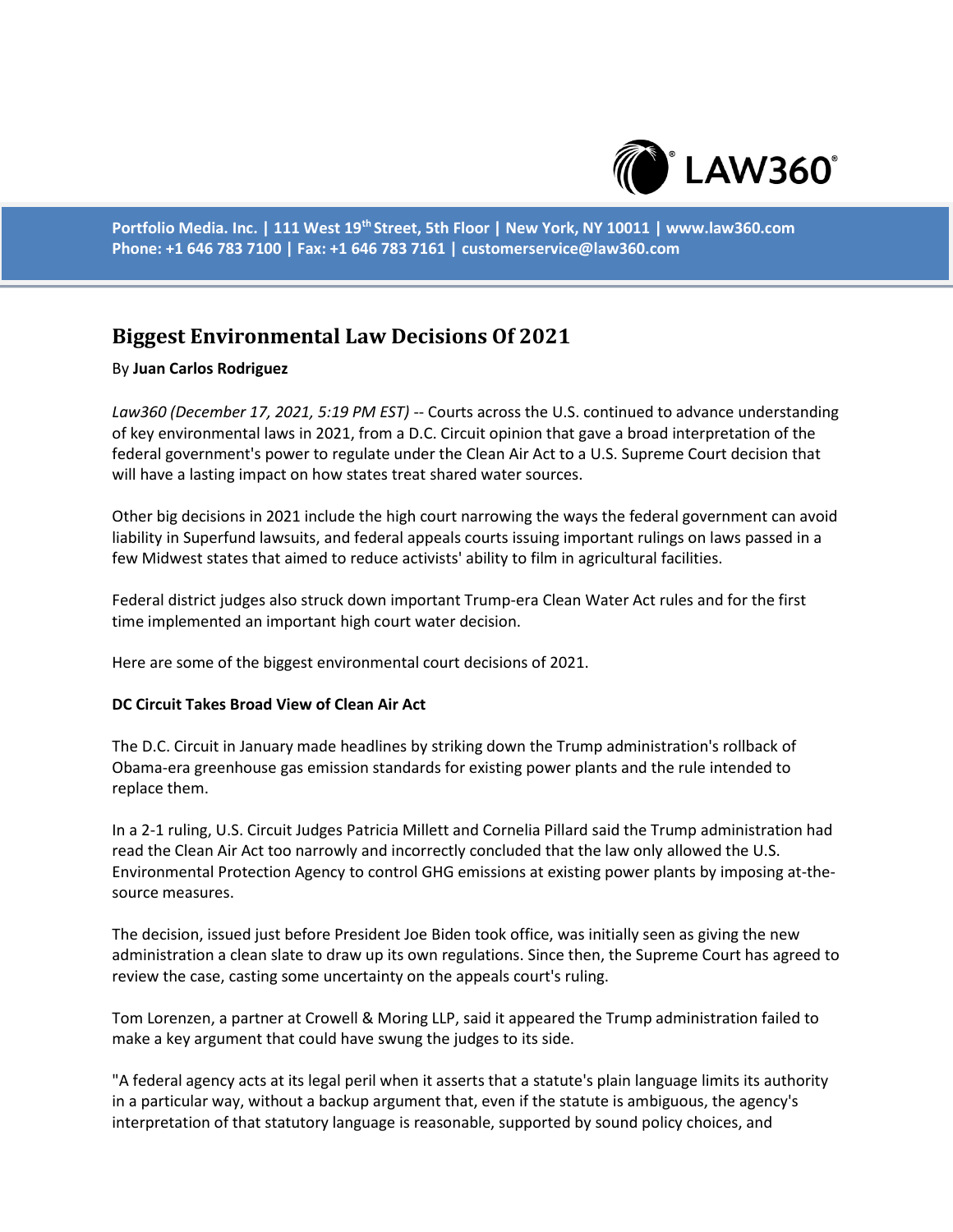therefore entitled to deference," Lorenzen said.

He said that if the EPA had asserted such an argument, the Trump administration's Affordable Clean Energy Rule, which was intended to replace the Obama-era Clean Power Plan, might have survived judicial review as being based on "a reasonable interpretation of ambiguous statutory language."

The case is American Lung Association et al. v. U.S. Environmental Protection Agency et al., case number 19-1140, in the U.S. Court of Appeals for the District of Columbia Circuit.

#### **EPA Loses Superfund Defense Suit**

In a unanimous May decision, the high court held that a 2004 Clean Water Act settlement between Guam and the federal government did not bar the territory's 2017 claims under the Comprehensive Environmental Response, Compensation and Liability Act for the Navy to contribute to pollution cleanup costs.

The Navy had argued that the 2004 deal started the clock on a three-year statute of limitations for certain "contribution claims" under CERCLA and, therefore, foreclosed the island's lawsuit. But the justices said the CWA settlement was narrow enough that it didn't bar future claims under CERCLA.

The Supreme Court held that the D.C. Circuit had read CERCLA's time limit provision too broadly, and had departed from Congress' intent by interpreting the provision to include things like Clean Water Act settlements.

The ruling upended precedents in four federal circuit courts that other environmental laws can trigger the CERCLA statute of limitations.

The case is Government of Guam v. U.S., case number 20-382, in the U.S. Supreme Court.

## **Trump-Era Clean Water Act Rules Tossed**

Two widely impactful water rules promulgated by the Trump administration were overturned by federal courts in 2021.

First, an Arizona federal judge in August sided with several Native American tribes and vacated the EPA and Army Corps of Engineers' 2020 Navigable Waters Protection Rule, which took a narrow view of federal authority under the Clean Water Act.

The rule defined the CWA term "waters of the U.S.," which is a major factor in determining whether a project needs a permit under the law. The Biden administration has moved to officially rescind the Trump rule and is planning to issue its own definition in the future.

Then in October, a California judge vacated an EPA rule that had restricted state and tribal authority to deny permits under the Clean Water Act.

The Section 401 certification rule was finalized by the Trump administration in June 2020 in an attempt to "help accelerate and promote the construction of important energy infrastructure across the United States," the agency said at the time, and restricted the ways in which states and tribes could deny permits under Section 401 of the Clean Water Act.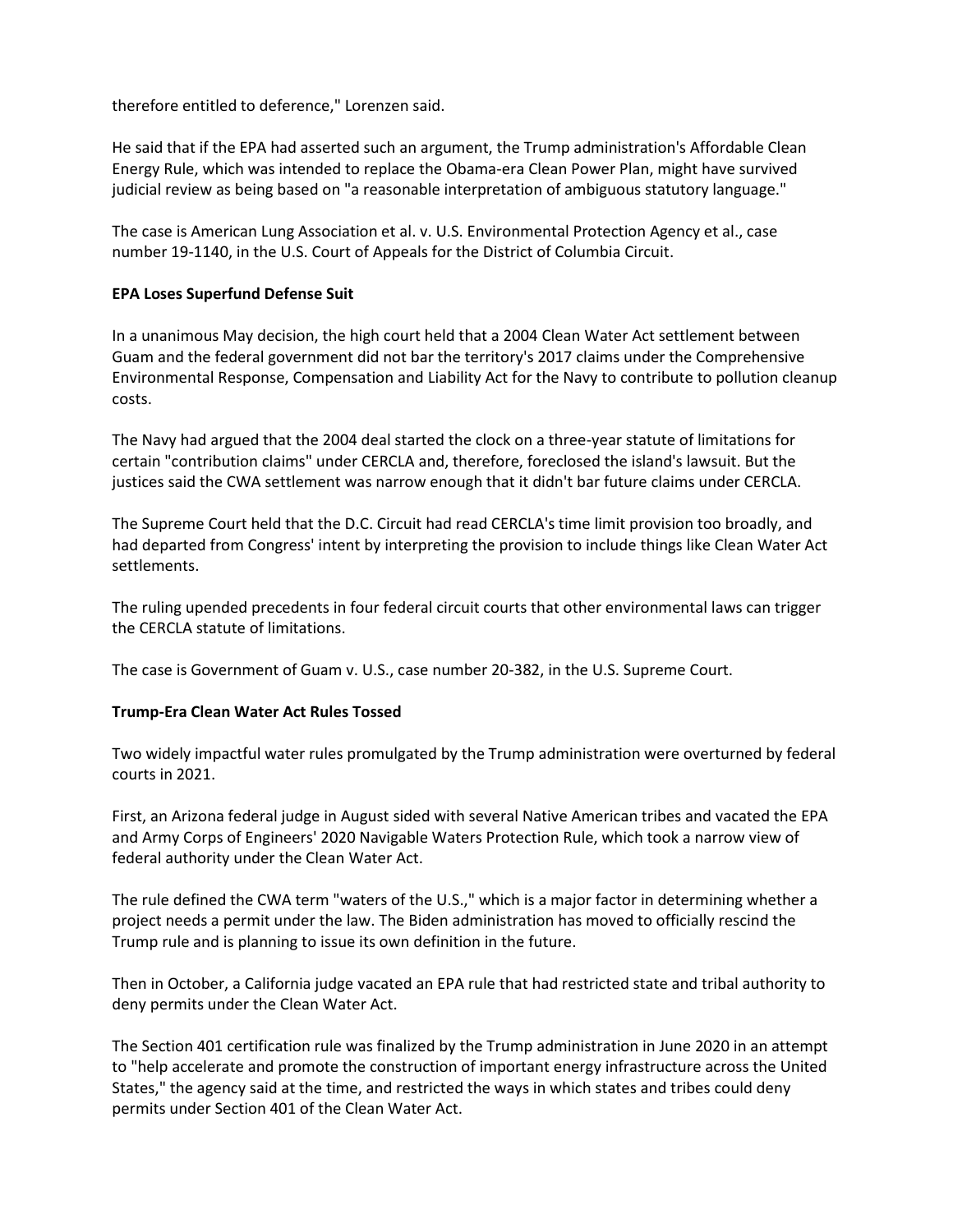Numerous lawsuits challenging the rule followed. The Biden administration has also said it is reviewing the rule and may replace it with one of its own.

Both rulings have been appealed.

The cases are Pasqua Yaqui Tribe et al. v. United States Environmental Protection Agency et al., case number 4:20-cv-00266, in the U.S. District Court for the District of Arizona, and In re: Clean Water Act Rulemaking, case number 3:20-cv-04636, in the U.S. District Court for the Northern District of California.

#### **Justices Clarify Interstate Water Law**

In November, the Supreme Court rejected Misssissippi's bid to stop Tennessee from pumping groundwater out of an aquifer that sits beneath those and several other states.

The nine justices unanimously tossed Mississippi's claims that Tennessee and the city of Memphis are illegally using pumps to suck out groundwater that's on Mississippi's side of the border. The court, for the first time, established that the doctrine of equitable apportionment applies to interstate aquifers like the one at issue in this case.

Robin Craig, a law professor at the University of Southern California, said the case effectively brings all interstate sources of water under the equitable apportionment doctrine, allowing both the Supreme Court and the states to think about how to best share interstate water from a conjunctive management perspective that considers both surface water and groundwater.

"While equitable apportionment in the Supreme Court is often not a satisfactory remedy, given the high burden of proof to show injury, states facing shared groundwater management issues and shortages now know that they can bargain through interstate compacts in the shadow of the equitable apportionment doctrine," Craig said.

Craig said that may become important to the future of overdrafted multistate aquifers such as the High Plains Aquifer underlying the states from South Dakota down to Texas.

The case is State of Mississippi v. State of Tennessee et al., case number 22o143, in the U.S. Supreme Court.

## **High Court Groundwater Ruling Gets First Test**

Maui County, Hawaii, has decided not to appeal to the Ninth Circuit a federal judge's July decision requiring it to obtain Clean Water Act permits for wastewater wells that seep into the Pacific Ocean.

The case is a milestone because on a previous appeal, the Supreme Court sided with green groups that were seeking to force the county to get the permits and ruled that sources of pollution that discharge into groundwater may be required to get permits in some circumstances.

A new seven-factor test identified by the majority of justices says a permit is required "when there is a direct discharge from a point source into navigable waters or when there is the functional equivalent of a direct discharge."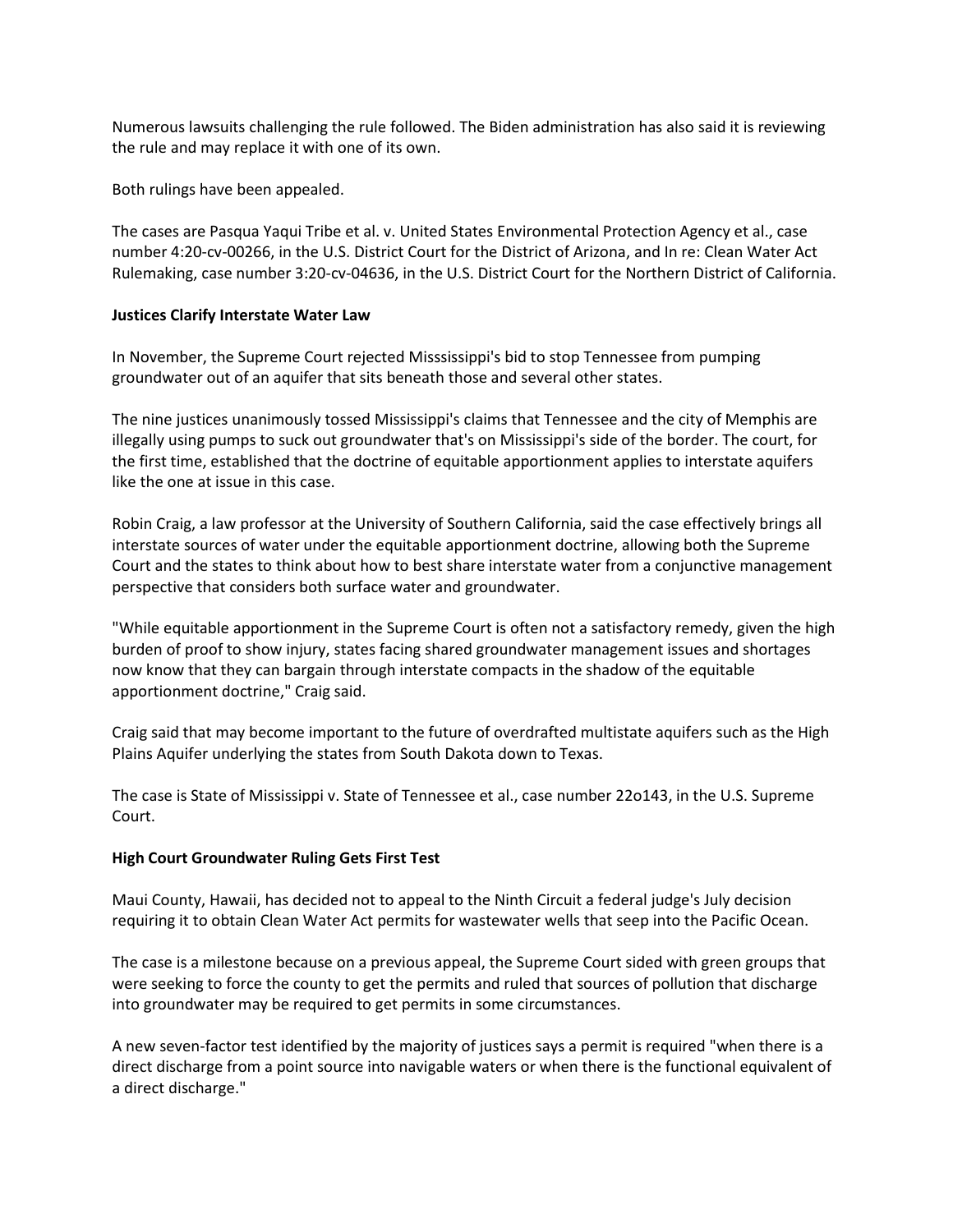The Maui case was the first one to implement that decision.

Pat Parenteau, a professor at Vermont Law School and senior counsel at the school's Environmental Advocacy Clinic, said U.S. District Judge Susan Oki Mollway's decision on remand is important because in addition to using the seven factors laid out by the high court, which include distance traveled and time, she looked at the volume of the discharge — something other judges could decide to use as well.

"Maui's decision not to appeal brings that case to an end," Parenteau said. "But there are many more cases to come that will test the temporal and spatial boundaries of the functional equivalent test."

The case is Hawaii Wildlife Fund et al. v. County of Maui, case number 1:12-cv-00198, in the U.S. District Court for the District of Hawaii.

## **Mixed Rulings on Midwest Ag-Gag Laws**

The Eighth and Tenth Circuits issued three rulings in 2021 on three states' laws intended to prohibit activists' filming and exposure of certain agricultural practices.

In August, the Eighth Circuit revived a lawsuit by animal rights organizations and a green group that seeks to overturn an Arkansas law that punishes whistleblowers at industrial agricultural facilities.

In a 2-1 decision, a panel of judges overturned an Arkansas federal judge's ruling that the advocacy groups failed to assert a concrete injury that a court could remedy. While the district court found that alleged injury too speculative, the panel majority said the groups have a right to proceed in court with their claims that the law violates their right to free speech.

The Eighth Circuit also partially revived an Iowa state law intended to criminalize undercover investigations into animal cruelty at factory farms, upholding a provision prohibiting the accessing of agricultural production facilities under "false pretenses."

A federal district court had found that provision and another that criminalized making false statements as part of an employment application to an agricultural production facility violated the First Amendment and struck down the law. A unanimous three-judge panel agreed with the lower court about the job application provision but said the access provision should stand.

Also in August, the Tenth Circuit upheld a Kansas federal court's ruling partially blocking a Kansas law aimed at punishing undercover animal cruelty investigations at factory farms, holding that the statute's provisions banning recording and entering the facilities without the owners' consent are unconstitutional.

The three-judge panel upheld a permanent injunction barring enforcement of three subsections of the Kansas Farm Animal and Field Crop and Research Facilities Protection Act. Those provisions forbid recording without the facility's consent and trespassing on or acquiring control of a facility without effective consent of the owner and with the intent to damage the enterprise.

The cases are Animal Legal Defense Fund et al. v. Jonathan Vaught et al., case number 20-1538, and Animal Legal Defense Fund et al. v. Kimberly Reynolds et al., case number 19-1364, in the U.S. Court of Appeals for the Eighth Circuit, and Animal Legal Defense Fund et al. v. Kelly et al., case number 20-3082, in the U.S. Court of Appeals for the Tenth Circuit.